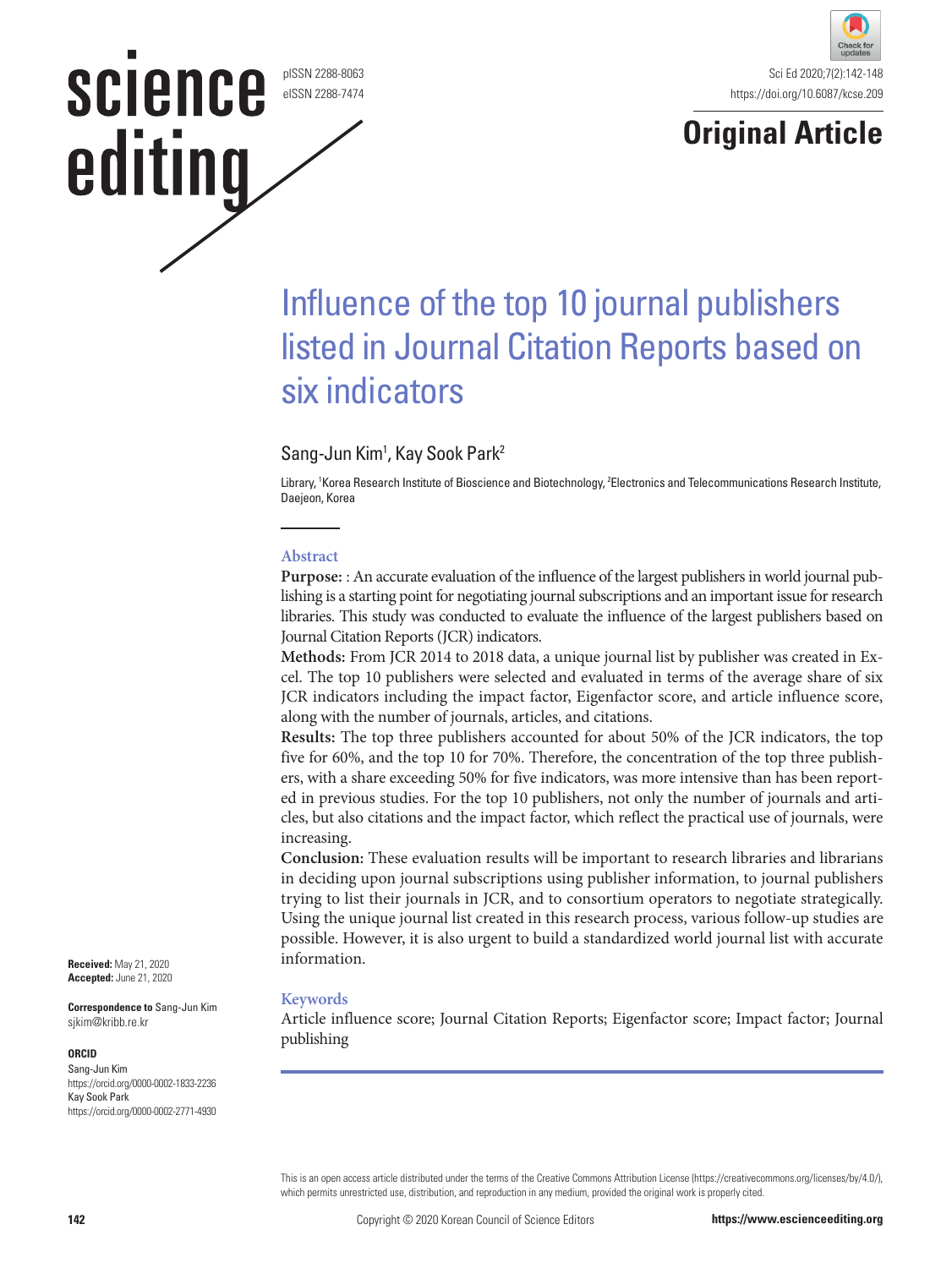### **Introduction**

*Background/rationale***:** Academic journals published by over 8,000 publishers around the world are listed in Scopus by Elsevier and Web of Science (WoS) and Journal Citation Reports (JCR) by Clarivate Analytics. The largest commercial publishers are known to have a major influence on journal publishing. Properly grasping the influence of the largest publishers is the starting point for negotiating journal subscriptions, but it is difficult to know the exact situation. Libraries and librarians in various countries have been negotiating journal subscriptions with the largest publishers, without a clear sense of the influence and status of publishers. The same issue occurred during the negotiation of the Korean Electronic Site License Initiative. The authors have made various efforts in the Korean Electronic Site License Initiative negotiations, including studying alternatives to the big deal model [1,2]. However, the status of the largest publishers remains unknown.

It is also an important issue for research libraries to accurately evaluate journals and publishers and to properly understand and utilize the results of that evaluation in their work. The JCR has data on WoS-based journals and articles, so if the publisher imprints are accurately identified, the largest publishers can be roughly evaluated. Most studies of the influence of the largest publishers have dealt with the number of journals, articles, and citations. However, few studies have evaluated journal publishers in a more complex manner, using the impact factor (IF), Eigenfactor score (ES), and article influence score (AIS) [3,4], although a previous study evaluated publishers by JCR indicators [5].

*Objectives***:** The goal of this study is to evaluate the influence of the largest journal publishers listed in JCR. To conduct both a qualitative and quantitative evaluation, six JCR indicators were applied, including the IF, ES, and AIS, along with the number of journals, articles, and citations. This study clearly documents the status of each publisher and the dominance of the largest publishers, and therefore, its results will serve multiple purposes. Publishers will have an opportunity to review their position, and it can be used as a basis for subscription plans for librarians and for negotiation strategies for consortium operators.

In JCR's journal and article data, how much influence do the largest journal publishers have? To answer this question, JCR indicators based on original research and review articles were analyzed, with a particular focus on the largest journal publishers. We collected the journal data listed in JCR and selected six indicators that were judged to be highly relevant to the publisher's influence. On that basis, we selected the top 10 publishers.

## **Methods**

*Ethics statement***:** Neither institutional review board approval nor informed consent was needed because this study did not deal with human subjects.

science editing

*Study design***:** This was a literature database-based descriptive study.

*Data collection***:** To make a unique journal list, each journal list collected from JCR, WoS, and Scopus was combined using the VLOOKUP, IF, and FIND functions of Excel in the following order and method. Through this process, a unique journal list of 12,201 titles with six JCR indicators was created based on JCR data: downloading JCR 2014 to 2018 data to Excel; comparing the journal name and International Standard Serial Number to identify unique journal; combining the annual article number, citation count, IF, ES, and AIS for 5 years for each journal; downloading the journal list included in WoS and Scopus to obtain publisher information; combining the journal lists to confirm unique journal in order of JCR, WoS, and Scopus; grouping journals by publisher imprints (Suppl. 1); and finalizing the unique journal list while visually checking the combined list in Excel.

*Statistical methods***:** This study was based on all target journals' indicators, and only descriptive statistics were presented.

#### **Results**

#### **Selection of the top 10 journal publishers in JCR**

The citation rate is a valuable metric for assessing the influence of a journal in relation to other journals. Among various JCR indicators, this study applied six indicators, including journals, articles, and citations for a quantitative evaluation and IF, ES, and AIS for a qualitative evaluation. Each share of the six JCR indicators by publisher was calculated among 12,201 JCR journals and then, by averaging them without weight by publisher, the top three, top five, and top 10 publishers were selected (Table 1). Elsevier, Springer, and Wiley were classified as the top three publishers, and then Taylor & Francis (T&F) and Sage were added to the top five. Then, Oxford University Press (OUP), American Chemical Society (ACS), Wolters Kluwer (Kluwer), Institute of Electrical and Electronics Engineers (IEEE), and Royal Society of Chemistry (RSC) were added to the top 10. The top five were all commercial publishers, but there were several society publishers in the top 10. As this study focused on the top 10 publishers, all other publishers were described as non-top 10. For over 250 journals from JCR, it was not possible to find accurate information on the current publisher in WoS and Scopus, so the publisher column was left empty and they were classified as non-top 10 publishers.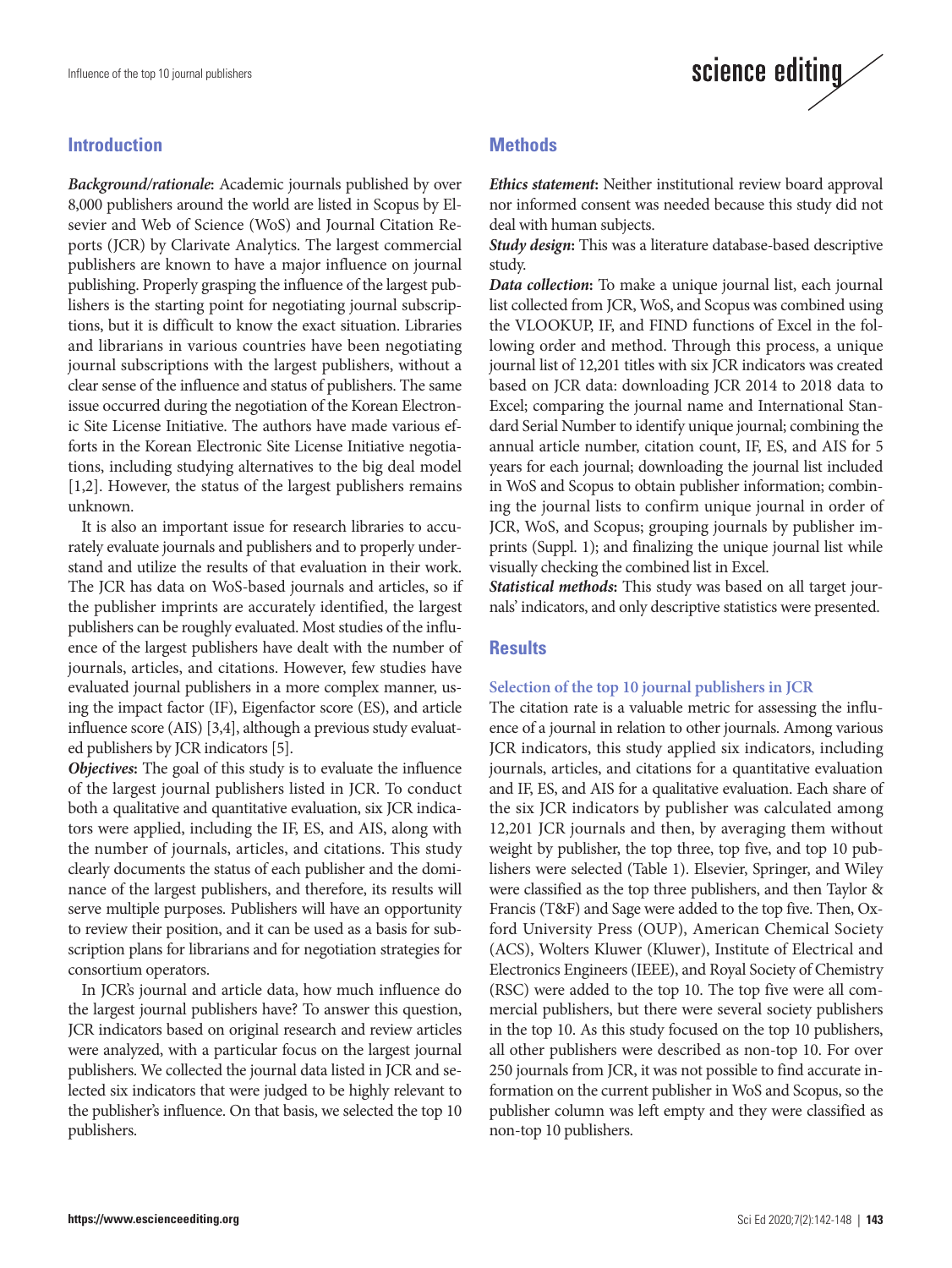

#### **Evaluation of the top 10 publishers by six JCR indicators**

Comparing the top 10 publishers based on six JCR indicators, the difference in influence among them can be clearly seen (Table 2). Springer published the most journals, as it increased the number of its journals through frequent mergers and acquisitions, but Elsevier was still number one in the number of articles. In contrast, ACS and RSC, which published smallscale journals, took first place and second place in the average

#### **Table 1.** Selection of top 10 publishers using the average share of six JCR indicators

| $JCR share (\%)$ | Top 3 publishers |          |       | + Top 5 publishers |      | + Top 10 publishers |     |        |             |            | Non-top 10 |
|------------------|------------------|----------|-------|--------------------|------|---------------------|-----|--------|-------------|------------|------------|
|                  | Elsevier         | Springer | Wilev | T&F                | Sage | <b>OUP</b>          | ACS | Kluwer | <b>IEEE</b> | <b>RSC</b> | publishers |
| Journals         | 15.1             | 15.6     | 10.4  | 10.0               | 5.2  | 2.3                 | 0.5 | 2.0    | 1.4         | 0.3        | 37.2       |
| Articles         | 24.9             | 15.4     | 9.7   | 4.8                | 2.5  | 2.2                 | 2.8 | 2.1    | 2.3         | 2.4        | 30.9       |
| Citations        | 26.8             | 12.0     | 12.0  | 2.8                | 2.0  | 3.8                 | 5.1 | 2.7    | 2.0         | 1.8        | 29.0       |
| IF               | 22.2             | 17.5     | 12.8  | 6.9                | 4.1  | 3.1                 | 1.3 | 2.3    | 2.0         | 0.9        | 26.9       |
| ES               | 24.4             | 14.9     | 11.0  | 2.5                | 1.7  | 3.9                 | 4.7 | 2.4    | 2.2         | 2.5        | 29.8       |
| AIS              | 20.1             | 17.4     | 12.6  | 6.3                | 4.6  | 3.9                 | 1.0 | 2.1    | 1.8         | 0.6        | 29.6       |
| Average          | 22.2             | 15.5     | 11.4  | 5.5                | 3.4  | 3.2                 | 2.6 | 2.3    | 1.9         | 1.4        | 30.6       |

JCR, Journal Citation Reports; T&F, Taylor & Francis; OUP, Oxford University Press; ACS, American Chemical Society; Kluwer, Wolters Kluwer; IEEE, Institute of Electrical and Electronics Engineers; RSC, Royal Society of Chemistry; IF, impact factor; ES, Eigenfactor score; AIS, article influence score.

|            |                       | Top 3 publishers |            |            |           | + Top 5 publishers |            | + Top 10 publishers |           |             |            |  |
|------------|-----------------------|------------------|------------|------------|-----------|--------------------|------------|---------------------|-----------|-------------|------------|--|
| <b>JCR</b> |                       | Elsevier         | Springer   | Wiley      | T&F       | Sage               | <b>OUP</b> | ACS                 | Kluwer    | <b>IEEE</b> | <b>RSC</b> |  |
| Journal    | Total                 | 1,849            | 1,904      | 1,267      | 1,222     | 630                | 287        | 56                  | 242       | 166         | 42         |  |
| Article    | Total                 | 1,933,563        | 1,196,730  | 758,677    | 374,693   | 189,167            | 173,081    | 219,514             | 160,310   | 174,973     | 188,559    |  |
|            | Annual                | 386,713          | 239,346    | 151,735    | 74,939    | 37,833             | 34,616     | 43,903              | 32,062    | 34,995      | 37,712     |  |
|            | Average <sup>a)</sup> | 209              | 126        | 120        | 61        | 60                 | 121        | 784                 | 132       | 211         | 898        |  |
| Citation   | Total                 | 78.931.659       | 35,432,825 | 35.169.006 | 8,293,856 | 5,906,487          | 11,249,308 | 14.940.450          | 7,792,116 | 5.851.665   | 5,388,782  |  |
|            | Annual                | 15,786,332       | 7,086,565  | 7,033,801  | 1,658,771 | 1,181,297          | 2,249,862  | 2,988,090           | 1,558,423 | 1,170,333   | 1,077,756  |  |
|            | Average <sup>a)</sup> | 8,538            | 3,722      | 5,552      | 1,357     | 1,875              | 7,839      | 53,359              | 6.440     | 7,050       | 25,661     |  |
|            | Average <sup>b)</sup> | 40.8             | 29.6       | 46.4       | 22.1      | 31.2               | 65.0       | 68.1                | 48.6      | 33.4        | 28.6       |  |
| IF         | Total                 | 28,038           | 22,037     | 16,182     | 8.696     | 5,148              | 3,878      | 1,648               | 2,877     | 2,455       | 1,190      |  |
|            | Annual                | 5,608            | 4,407      | 3,236      | 1,739     | 1,030              | 776        | 330                 | 575       | 491         | 238        |  |
|            | Average <sup>a)</sup> | 3.033            | 2.315      | 2.554      | 1.423     | 1.634              | 2.702      | 5.886               | 2.378     | 2.958       | 5.667      |  |
|            | <b>AJIFP</b>          | 61.2             | 46.4       | 56.8       | 40.6      | 48.5               | 63.7       | 74.3                | 48.5      | 65.8        | 71.5       |  |
| ES         | Total                 | 121.94128        | 74.38793   | 55.31691   | 12.25057  | 8.71690            | 19.69265   | 23.59222            | 12.01131  | 10.66837    | 12.16481   |  |
|            | Annual                | 24.38826         | 14.87759   | 11.06338   | 2.45011   | 1.74338            | 3.93853    | 4.71844             | 2.40226   | 2.13367     | 2.43296    |  |
|            | Average <sup>a)</sup> | 0.01319          | 0.00781    | 0.00873    | 0.00201   | 0.00277            | 0.01372    | 0.08426             | 0.00993   | 0.01285     | 0.05793    |  |
| AIS        | Total                 | 9,233.176        | 8,022.312  | 5,818.428  | 2,896.632 | 2,136.389          | 1,793.516  | 466.870             | 954.423   | 807.608     | 286.840    |  |
|            | Annual                | 1,846.635        | 1,604.462  | 1,163.686  | 579.326   | 427.278            | 358.703    | 93.374              | 190.885   | 161.522     | 57.368     |  |
|            | Average <sup>a)</sup> | 0.999            | 0.843      | 0.918      | 0.474     | 0.678              | 1.250      | 1.667               | 0.789     | 0.973       | 1.366      |  |

JCR, Journal Citation Reports; T&F, Taylor & Francis; OUP, Oxford University Press; ACS, American Chemical Society; Kluwer, Wolters Kluwer; IEEE, Institute of Electrical and Electronics Engineers; RSC, Royal Society of Chemistry; IF, impact factor; AJIFP, average journal impact factor percentile; ES, Eigenfactor score; AIS, article influence score.

a)Annual average per journal; b)Average number of citations per article.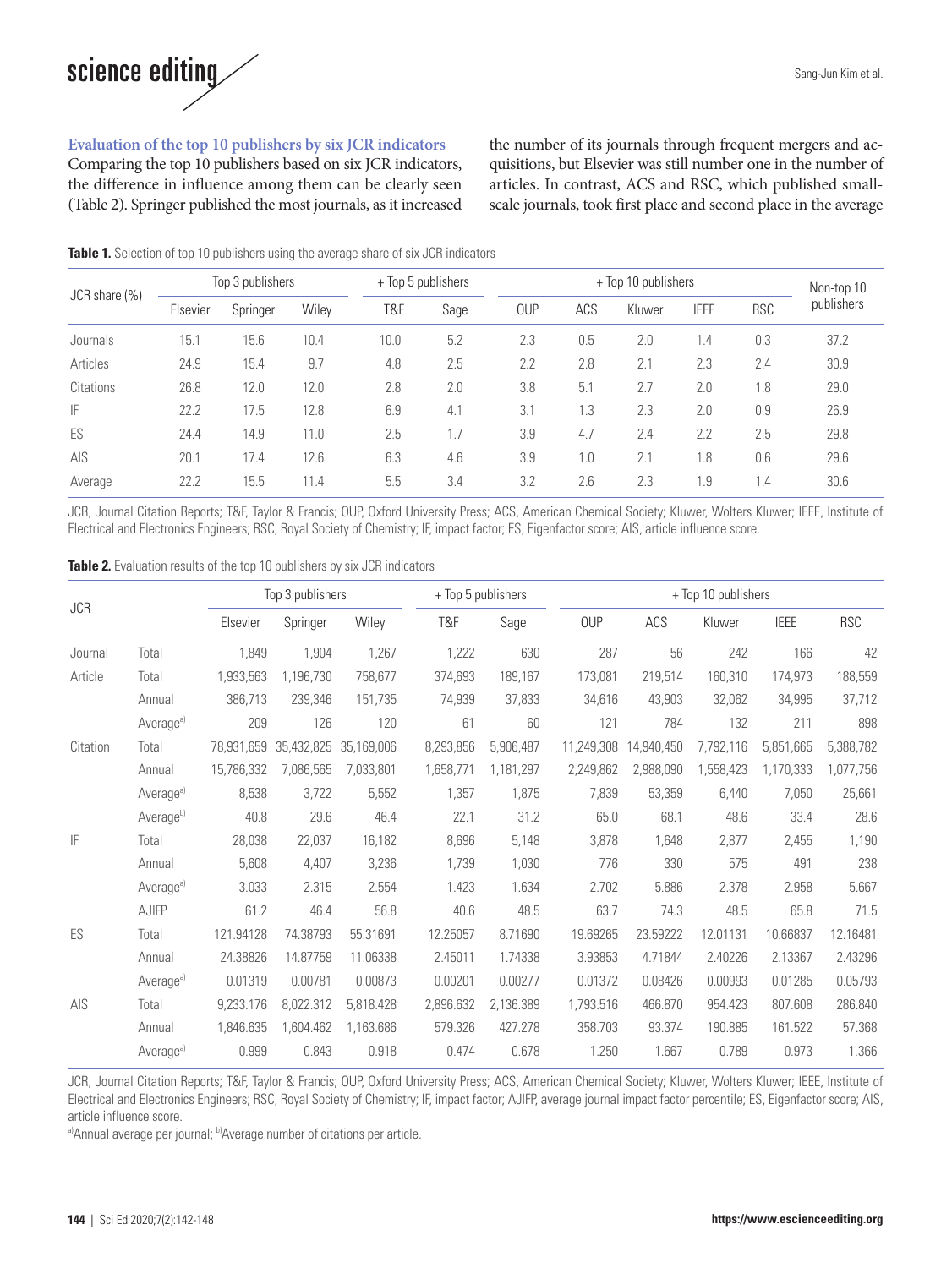

IF, ES, and AIS, as well as in the number of articles and citations per journal.

Looking at the annual number of articles in the JCR data, the top three publishers can be considered mega-publishers, publishing over 150,000 articles. In particular, Elsevier accounted for a 24.9% share of the total number of articles, publishing nearly 400,000 articles per year. The remaining six publishers produced about 30,000 to 50,000 articles annually, corresponding to a share of roughly 2%, except T&F with about 80,000 articles (4.8%). ACS and RSC had the smallest number of journals, but the annual number of articles per journal was about 800, much more than other publishers, indicating that they pursued efficient publishing with many articles in each journal. In contrast, T&F and Sage, which published about half of the social science journals, had the smallest number of articles in each journal, with an average of 60 articles. They were considered to pursue quantitative growth, focused on publishing small and diverse journals.

Elsevier, Wiley, OUP, ACS, and Kluwer had a strong influence on academia with a higher citation ratio than article ratio. ACS had the highest average number of citations per article (68.1), followed by OUP (65.0). ACS and RSC were the most influential in terms of the number of citations per journal, with an average IF of 5.886 for ACS and 5.667 for RSC. Among the top three publishers, the average IF of Elsevier journals was the highest (3.033), whereas Wiley published fewer journals and articles than Springer, but had a higher average IF, indicating more average citations per journal or article. The rest of the top 10 publishers had an average IF around the 2% level, but T&F and Sage were exceptions, with 1% levels. Although not adopted as one of the six JCR indicators, the average journal impact factor percentile (AJIFP) is a useful indicator. The AJIFP assesses a journal's standing within the related subject categories, scaled from 0% to 100%. Springer, T&F, Sage, and Kluwer were ranked under 50%, while ACS and RSC had the highest AJIFP.

The ES indicator measures the journal's importance to the research community for 5 years, so the sum of all journals' ES is about 100. In terms of average ES, ACS and RSC showed significantly higher impacts than other publishers, but T&F and Sage marked lower impacts. The average ES of the remaining six publishers were similar, without significant dif-

**Table 3.** Evaluation results of the top three, top five, and top 10 publishers versus others

|            |                         |             | Top 3 publishers |             | Top 5 publishers | Top 10 publishers |            |                |
|------------|-------------------------|-------------|------------------|-------------|------------------|-------------------|------------|----------------|
| <b>JCR</b> |                         | Top 3       | Non-top 3        | Top 5       | Non-top 5        | Top 10            | Non-top 10 | All publishers |
| Journal    | Total                   | 5,020       | 7,181            | 6,872       | 5,329            | 7,665             | 4,536      | 12,201         |
|            | Share <sup>a)</sup> (%) | 41.1        | 58.9             | 56.3        | 43.7             | 62.8              | 37.2       | 100            |
| Article    | Total                   | 3,888,970   | 3,884,402        | 4,452,830   | 3,320,542        | 5,369,267         | 2,404,105  | 7,773,372      |
|            | Share <sup>a)</sup> (%) | 50.0        | 50.0             | 57.3        | 42.7             | 69.1              | 30.9       | 100            |
|            | Average <sup>b)</sup>   | 155         | 108              | 130         | 125              | 140               | 106        | 127            |
| Citation   | Total                   | 149,533,490 | 144,959,088      | 163,733,833 | 130,758,745      | 208,956,154       | 85,536,424 | 294,492,578    |
|            | Share <sup>a)</sup> (%) | 50.8        | 49.2             | 55.6        | 44.4             | 71.0              | 29.0       | 100            |
|            | Average <sup>b)</sup>   | 5,958       | 4,037            | 4,765       | 4,907            | 5,452             | 3,771      | 4,827          |
| IF         | Total                   | 66,257      | 59,861           | 80,101      | 46,017           | 92,149            | 33,969     | 126,118        |
|            | Share <sup>a)</sup> (%) | 52.5        | 47.5             | 63.5        | 36.5             | 73.1              | 26.9       | 100            |
|            | Average <sup>b)</sup>   | 2.640       | 1.667            | 2.331       | 1.727            | 2.404             | 1.498      | 2.067          |
|            | AJIFP                   | 54.5        | 39.9             | 51.5        | 38.8             | 52.4              | 34.9       | 45.9           |
| ES         | Total                   | 251.64612   | 248.27711        | 272.61359   | 227.30964        | 350.74295         | 149.18028  | 499.92323      |
|            | Share <sup>a)</sup> (%) | 50.3        | 49.7             | 54.5        | 45.5             | 70.2              | 29.8       | 100            |
|            | Average <sup>b)</sup>   | 0.01003     | 0.00691          | 0.00793     | 0.00853          | 0.00915           | 0.00658    | 0.00819        |
| AIS        | Total                   | 23,073.916  | 22,996.251       | 28,106.937  | 17,963.230       | 32,416.194        | 13,653.973 | 46,070.167     |
|            | Share <sup>a)</sup> (%) | 50.1        | 49.9             | 61.0        | 39.0             | 70.4              | 29.6       | 100            |
|            | Average <sup>b)</sup>   | 0.919       | 0.640            | 0.818       | 0.674            | 0.846             | 0.602      | 0.755          |

JCR, Journal Citation Reports; IF, impact factor; AJIFP, average journal impact factor percentile; ES, Eigenfactor score; AIS, article influence score. a)Proportion of all JCR journals; b)Annual average per journal.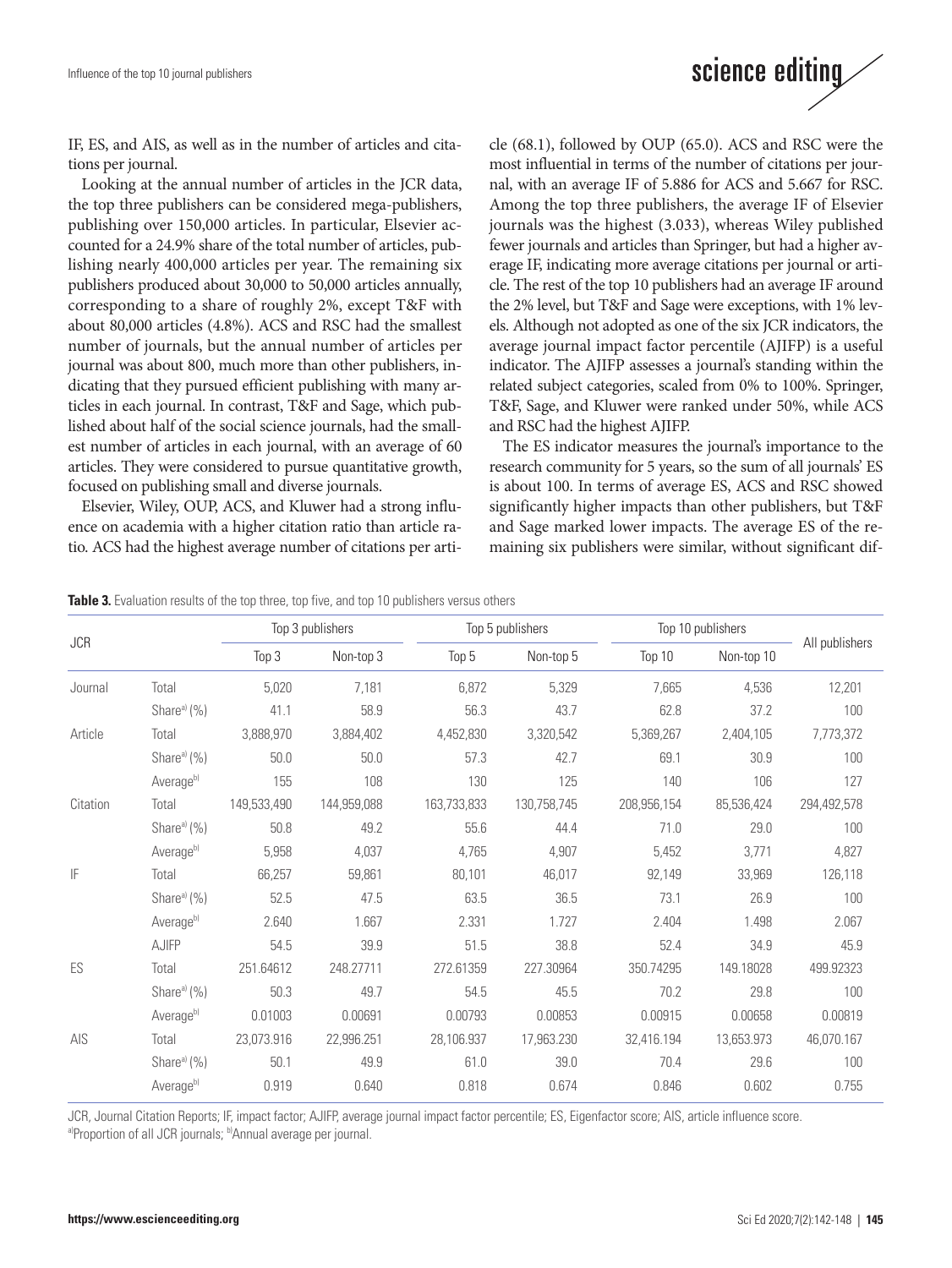science editing



top three, top five, and top 10 publishers. The average was calculated by six indicators based on Journal Citation Reports 2014 to 2018. IF, impact factor; ES, Eigenfactor score; AIS, article influence score.

ferences. The AIS indicator reflects the average influence of a journal's articles over the first 5 years after publication. Therefore, the AIS is roughly analogous to the 5-year IF. ACS, RSC, and OUP had higher average AIS than other publishers, while T&F had the lowest, and the remaining six publishers showed similar levels.

#### **Comparison of the influence of the top 10 publishers versus others**

Comparing the six JCR indicators between the largest publishers and the others, the influence of the largest publishers can be clearly seen (Table 3). The top five publishers accounted for more than half of JCR journals. The top three publishers accounted for precisely half of the total number of articles, while the top 10 accounted for about 70%.

Looking at the annual citations per journal, the top three publishers had an average of about 6,000, with a share of 50.8% of the total citations. The citation share increased significantly from the top five publishers to the top 10. In terms of the IF, the majority of the top 10 publishers had an average of roughly 2, and were found to have more influence than in terms of articles and citations. In terms of the average IF, ES, and AIS per journal, when looking at the gap between the top three, top five, and top 10 publishers and the others, the difference for the top 10 publishers showed a similar trend to the top three. However, in the top five publishers, the shares of ES and AIS indicators were anomalous.

Consequently, the top three publishers have secured their position as the largest publishers, with more than half of the citations and the IF, reflecting the practical use of their journals as well as external metrics such as the number of articles. In addition, the top 10 publishers also showed a strong influence of around 70% in the five indicators except the number of journals. Therefore, extending the focus of this study to encompass the top 10 publishers, instead of the top three or five, was worthwhile.



**Fig. 2.** The growth rate of six Journal Citation Reports indicators for the largest publishers versus others. The growth rate was calculated from Journal Citation Reports 2014 to 2018, divided by 4 years. IF, impact factor; ES, Eigenfactor score; AIS, article influence score.

#### **Comparison of the influence of the top three, top five, and top 10 publishers**

Fig. 1 shows the difference of the share of the six JCR indicators in the largest publishers. In the figure, the rightmost shows the average of the six JCR indicators for all JCR journals, making it easy to see which indicator is below or above the average. The number of journals was the least relevant indicator. The top five publishers were weak in terms of articles, citations, and the ES. However, it seemed that rather than the top five publishers, the top three and top 10 were highly similar in most indicators, clearly showing their position in the world journal publishing. The largest publishers were confirmed to be at the forefront of journal publishing, with the top three publishers accounting for about 50%, the top five for 60%, and the top 10 for 70%.

Comparing the growth rate of each indicator, the difference between the largest publishers and the others was clear (Fig. 2). According to the JCR 2014 and 2018, the growth rate for articles was higher than that for journals, and the growth rate for citations was higher than that for articles. The growth rate of ES and AIS was small, but similar to that of journals. However, for the ES indicator, all other publishers showed a negative increase. As such, the number of citations and IF showed higher growth rates than that of journals and articles, and the influence of the largest publishers was further strengthened qualitatively as drivers of the growth of JCR content.

#### **Discussion**

*Evaluation and characteristics of the top 10 publishers***:** As shown in Table 2, the average number of citations per journal was higher for ACS and RSC than for Elsevier. OUP, IEEE, and Kluwer were cited more than Wiley or Springer. Compared with Elsevier, ACS showed a higher citation rate, with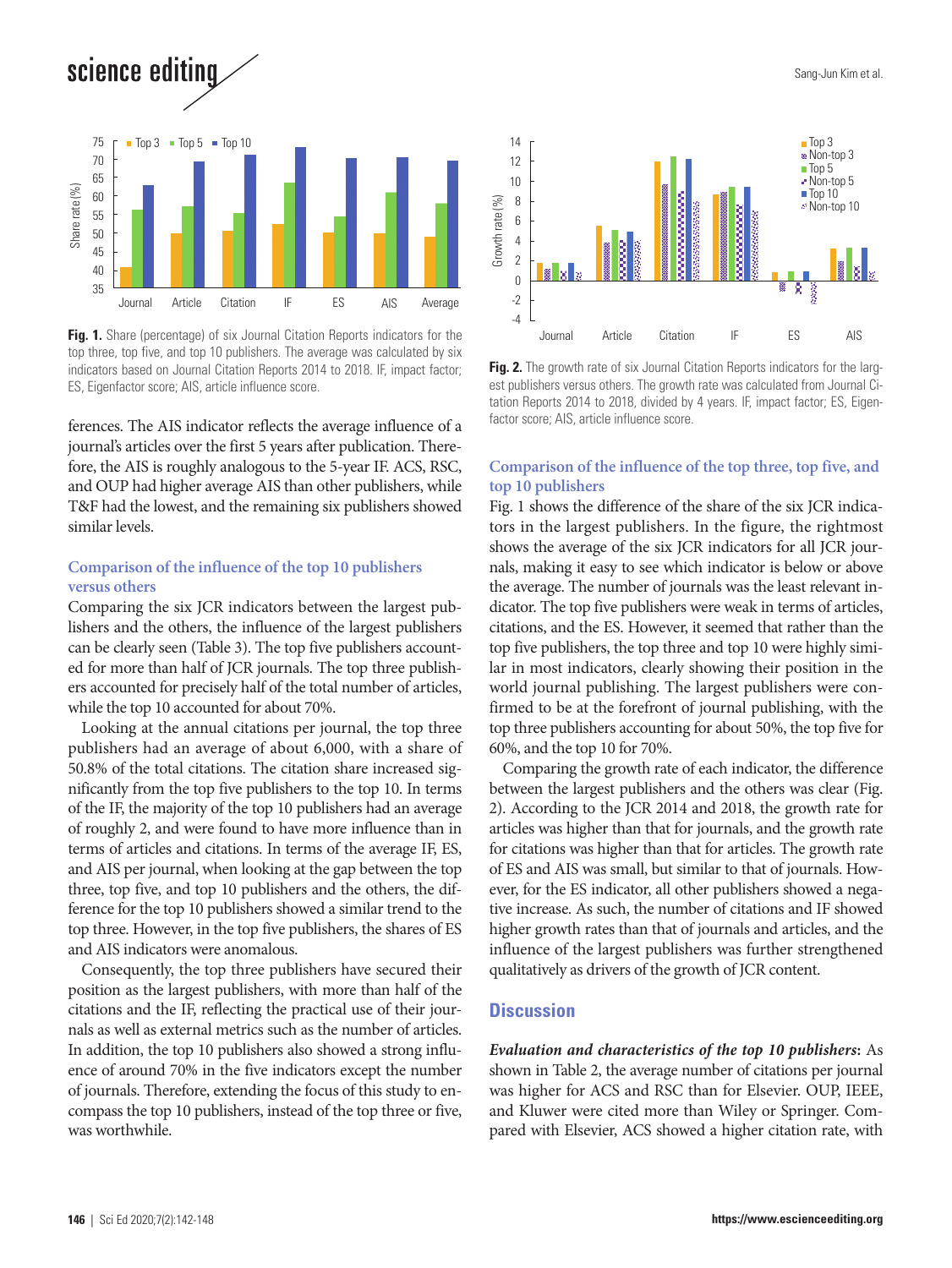

more than six times citations per journal and a higher number of citations per article. In contrast, T&F and Sage had very low influence in terms of citations. The influence of journal publishing is easily judged from external metrics, such as the number of journals or articles. However, when planning journal subscriptions, librarians need to consider citations and/or IF, which reflect the practical use of journals, rather than their external scale.

As a result of the evaluation based on the share of the six JCR indicators, the influence of the top three, five, and 10 publishers in JCR was 49.1%, 58.0%, and 69.4%, respectively. Among the top three, Elsevier's share was 22.2%. The gap between the top three and top five was so large that it seemed like a stretch to call T&F and Sage as the top five publishers. The top 10 publishers had only a 20% increase over the top three, despite the addition of seven publishers. Ultimately, the top three publishers predominated, accounting for close to 50% of JCR indicators.

*The concentration of the top three publishers***:** As the articles and journals of the largest publishers increased over the years, the average number of citations and IF were also increased; therefore, it was confirmed numerically that the largest publishers led the field of global journal publishing. According to a previous study that examined journal publishers from 1997 to 2009, six publishers produced more than 50% of journals, eight publishers accounted for more than 50% of articles, nine publishers did so for citations, and ten publishers did so for IF [5]. In this study, from 2014 to 2018, the three largest publishers produced more than 50% of the five JCR indicators except the number of journals, and four publishers published more than 50% of JCR journals. With frequent mergers and acquisitions between publishers, the concentration of the top three publishers has become stronger than the case 9 years ago. As journal publishing becomes more and more focused on the top three publishers, it is a very meaningful aspect of this study that it expanded the research scope to the top 10 publishers and evaluated them quantitatively and qualitatively based on six JCR indicators.

*New findings from JCR indicator analysis***:** In the JCR, which contained 7,773,372 research and review articles from the past 5 years, the articles were cited 294,492,578 times over the last 5 years. Thus, authors cited each JCR article on average at least 37.9 times. This study makes a meaningful contribution by showing general trends in JCR articles and journals. It presents objective results obtained from large-scale data, unlike previous studies. In addition, as the average IF of JCR journals in 5 years was found to be 2.067, the average IF level of the major journals distributed through WoS can be grasped. This information is important for journal publishers who are trying to publish good journals suitable for being listed in JCR and WoS.

*Limitation***:** In the process of journal integration, if the accuracy of the Excel VLOOKUP comparison was poor due to diversity in journal names, new International Standard Serial Number assignment, journal duplication, the presence or absence of a space in the title, and so on, duplicated journals were merged manually. When identifying a unique journal from each journal list produced from various sources, it was not easy to check whether the same journals were perfect matches. As experienced career librarians, we did our best to reduce errors. The journals that switched publishers were analyzed under the assumption that the current publisher had published all the past articles, because it is time-consuming and difficult to analyze the history of publisher changes by year. JCR indicators of null and "0" were excluded when calculating the averages. Given the lack of humanities journals in the JCR, a limitation of this study is that it only dealt with science, technology, and medicine journals, as well as some in the social sciences.

*Conclusion***:** According to the average per JCR journal, the number of articles was 127, the number of citations 4,827, IF 2.067, ES 0.00819, and AIS 0.755. As the number of publishers included increased from the top three to the top five and top 10, the overall influence was found to be about 50%, 60%, and 70%, respectively. The top 10 publishers, especially the top three publishers, entirely overwhelmed other publishers. The concentration of the top three publishers was severe, as they led global journal publishing and even showed a major gap with T&F and Sage, who were added to the top five. The remaining five publishers included in the top 10 reflected all aspects of the largest publishers, with high citation ratios compared to journal and article ratios. Therefore, libraries and librarians need to pay special attention not only to journals published by the top five commercial publishers, but also those published by the five society and specialty publishers added to the top 10.

This study showed possibilities for how further studies could be conducted, if other journal-related information is combined with the unique journal list generated herein. The expected follow-up studies will address issues such as the article processing charges in open access journals, the prices of subscription journals, and the estimated market share by publisher. However, the lack of standardization of journal names was a problem and it took a considerable amount of time to check the same journals from various journal lists. Therefore, it is imperative to establish an internationally standardized journal database covering world journals to maintain accurate journal information as well as to enable reasonable evaluations of journals and publishers.